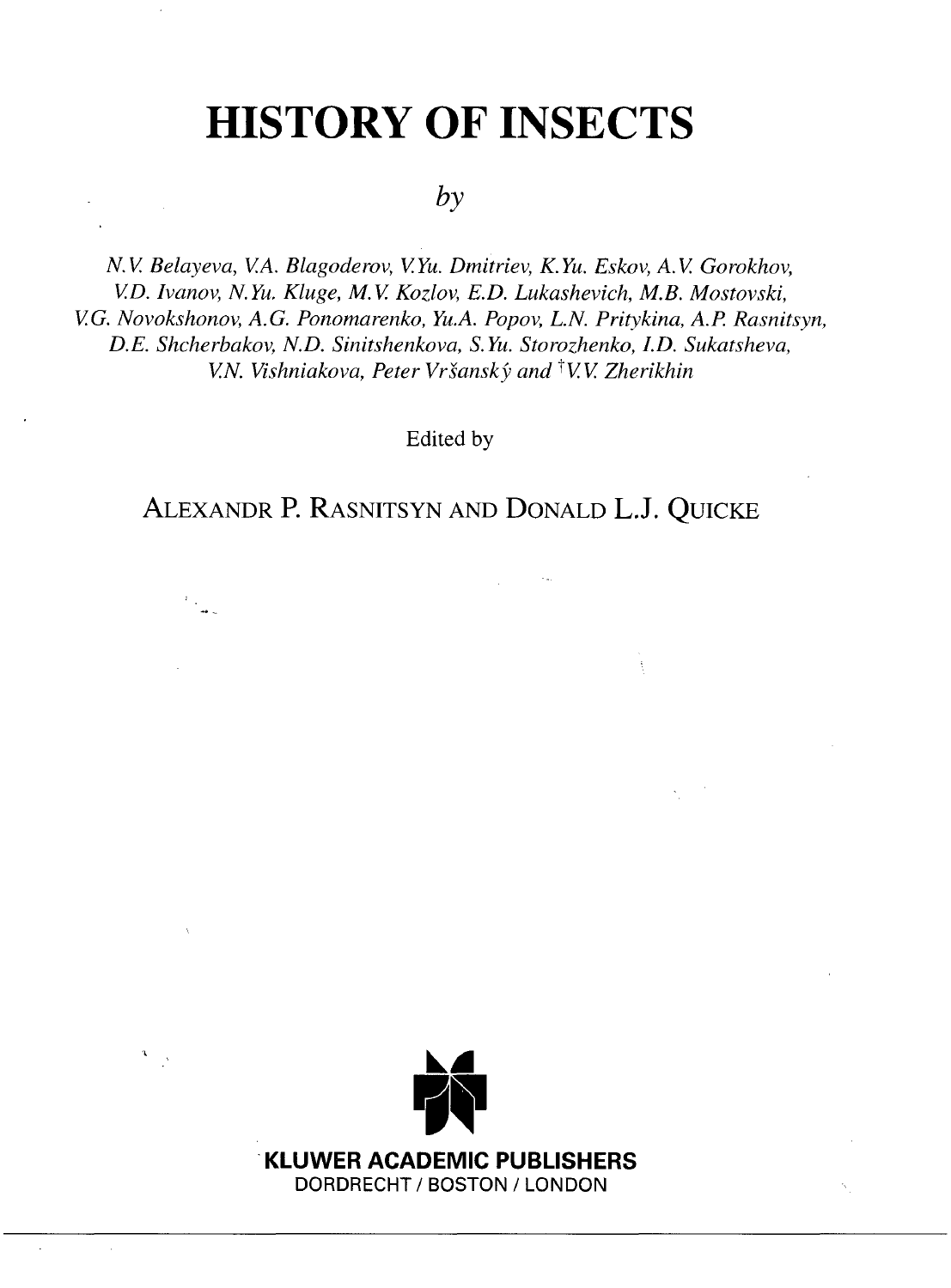## **Contents**

| Preface<br>Acknowledgements                                               | хi<br>хi     |
|---------------------------------------------------------------------------|--------------|
| Contributors                                                              | xii          |
| 1. INTRODUCTION TO PALAEOENTOMOLOGY                                       | 1            |
| 1.1. Scope and approach                                                   | 1            |
| A.P. Rasnitsyn                                                            |              |
| 1.1.1. Coverage                                                           | 1            |
| 1.1.2. Phylogenetic approach                                              | $\mathbf{I}$ |
| 1.1.3. Nomenclature                                                       | 7            |
| 1.2. Special features of the study of fossil insects                      | 8            |
| A.P. Rasnitsyn                                                            |              |
| 1.3. Concise history of palaeoentomology                                  | 12           |
| A.P. Rasnitsyn                                                            |              |
| 1.4. Pattern of insect burial and conservation                            | 17           |
| †V.V. Zherikhin                                                           |              |
| 1.4.1. General                                                            | 17<br>18     |
| 1.4.2. Insect taphonomy<br>1.4.2.1. Direct burial in sedimentary deposits | 18           |
| 1.4.2.1.1. Autotaphonomical factors                                       | 19           |
| 1.4.2.1.2. Ecological factors                                             | 24           |
| 1.4.2.1.2.1. Ecological factors affecting organisms in their              |              |
| life-time                                                                 | 25           |
| 1.4.2.1.2.2. Mortality factors                                            | 27           |
| 1.4.2.1.2.3. Post-mortem ecological factors                               | 29           |
| 1.4.2.1.3. Taphotopical factors                                           | 31           |
| 1.4.2.1.4. Postburial factors                                             | 36           |
| 1.4.2.1.5. Technical factors                                              | 39           |
| 1.4.2.2. Indirect burial in fossil containers                             | 40           |
| $1.4.2.2.1$ . Fossil resins                                               | 40           |
| 1.4.2.2.1.1. Autotaphonomical factors                                     | 41           |
| 1.4.2.2.1.2. Ecological factors                                           | 43           |
| 1.4.2.2.1.3. Taphotopical factors<br>1.4.2.2.1.4. Postburial factors      | 43<br>48     |
| 1.4.2.2.1.5. Technical factors                                            | 50           |
| 1.4.2.2.2. Other primary fossil containers                                | 50           |
| 1.4.2.2.3. Secondary fossil containers                                    | 52           |
| 1.4.3. Products of the taphonomical process: insect fossils               |              |
| and ichnofossils in different palaeoenvironments                          |              |
| and modes of their preservation                                           | 53           |
| 1.4.3.1. Marine deposits                                                  | 53           |
| 1.4.3.2. Non-marine subaquatic palaeoenvironments                         | 54           |
| 1.4.3.2.1. Lacustrine deposits                                            | 54           |
| 1.4.3.2.2. Swamp, marsh and other wetland deposits                        | 56           |
| 1.4.3.2.3. Fluvial deposits                                               | 56           |
| 1.4.3.2.4. Spring deposits                                                | 57           |

| 1.4.3.3. Subaerial palaeoenvironments                                       | 57  |
|-----------------------------------------------------------------------------|-----|
| 1.4.3.4. Selectivity of the rock record                                     | 60  |
| 1.4.3.5. Insect microfossils and chemofossils                               | 60  |
| 1.4.4. Insects as contaminants in fossil assemblages                        | 61  |
| 1.4.5. Insect activities as a taphonomic factor                             | 62  |
| 2. CLASS INSECTA Linné, 1758. THE INSECTS                                   | 65  |
| A.P. Rasnitsyn                                                              |     |
| 2.1. Subclass Lepismatona Latreille, 1804.                                  | 69  |
| The wingless insects                                                        |     |
| 2.1.1. Order Machilida Grassi, 1888. The bristletails                       | 70  |
| 2.1.2. Order Lepismatida Latreille, 1804. The silverfish                    | 73  |
| 2.2. Subclass Scarabaeona Laicharting, 1781.                                |     |
| The winged insects                                                          | 75  |
| 2.2.0.1. Order Paoliida Handlirsch, 1906                                    | 83  |
| 2.2.1. Infraclass Scarabaeones Laicharting, 1781                            | 84  |
| 2.2.1.1. Cohors Libelluliformes Laicharting, 1781                           | 85  |
| 2.2.1.1.1. Superorder Ephemeridea Latreille, 1810.                          |     |
| The mayflies                                                                | 86  |
| 2.2.1.1.1.1. Order Triplosobida Handlirsch, 1906                            | 87  |
| 2.2.1.1.1.2. Order Syntonopterida Handlirsch, 1911                          | 88  |
| 2.2.1.1.1.3. Order Ephemerida Latreille, 1810.                              |     |
| The true mayflies                                                           | 89  |
| N.Yu. Kluge and N.D. Sinitshenkova                                          |     |
| 2.2.1.1.2. Superorder Libellulidea Laicharting, 1781.                       |     |
| Order Odonata Fabricius, 1792. The dragonflies                              | 97  |
| A.P. Rasnitsyn and L.N. Pritykina                                           |     |
| 2.2.1.2. Cohors Cimiciformes Laicharting, 1781                              | 104 |
| A.P. Rasnitsyn                                                              |     |
| 2.2.1.2.1. Superorder Caloneuridea Handlirsch, 1906                         | 105 |
| 2.2.1.2.1.1. Order Blattinopseida Bolton, 1925                              | 106 |
| 2.2.1.2.1.2. Order Caloneurida Handlirsch, 1906                             | 106 |
| 2.2.1.2.1.3. Order Zorotypida Silvestri, 1913                               | 109 |
| 2.2.1.2.2. Superorder Hypoperlidea Martynov, 1928.                          |     |
| Order Hypoperlida Martynov, 1928                                            | 111 |
| 2.2.1.2.3. Superorder Dictyoneuridea Handlirsch, 1906<br>N.D. Sinitshenkova | 115 |
| 2.2.1.2.3.1. Order Dictyoneurida Handlirsch, 1906                           | 116 |
| 2.2.1.2.3.2. Order Mischopterida Handlirsch, 1906                           | 120 |
| 2.2.1.2.3.3. Order Diaphanopterida Handlirsch, 1906                         | 123 |
| 2.2.1.2.4. Superorder Psocidea Leach 1815                                   | 125 |
| A.P. Rasnitsyn                                                              |     |
| 2.2.1.2.4.1. Order Psocida Leach, 1815. The booklice                        | 128 |
| 2.2.1.2.4.2. Order Pediculida Leach, 1815. The lice                         | 131 |
| 2.2.1.2.4.3. Order Thripida Fallen, 1914.                                   | 133 |
| <sup>†</sup> V.V. Zherikhin                                                 |     |
|                                                                             |     |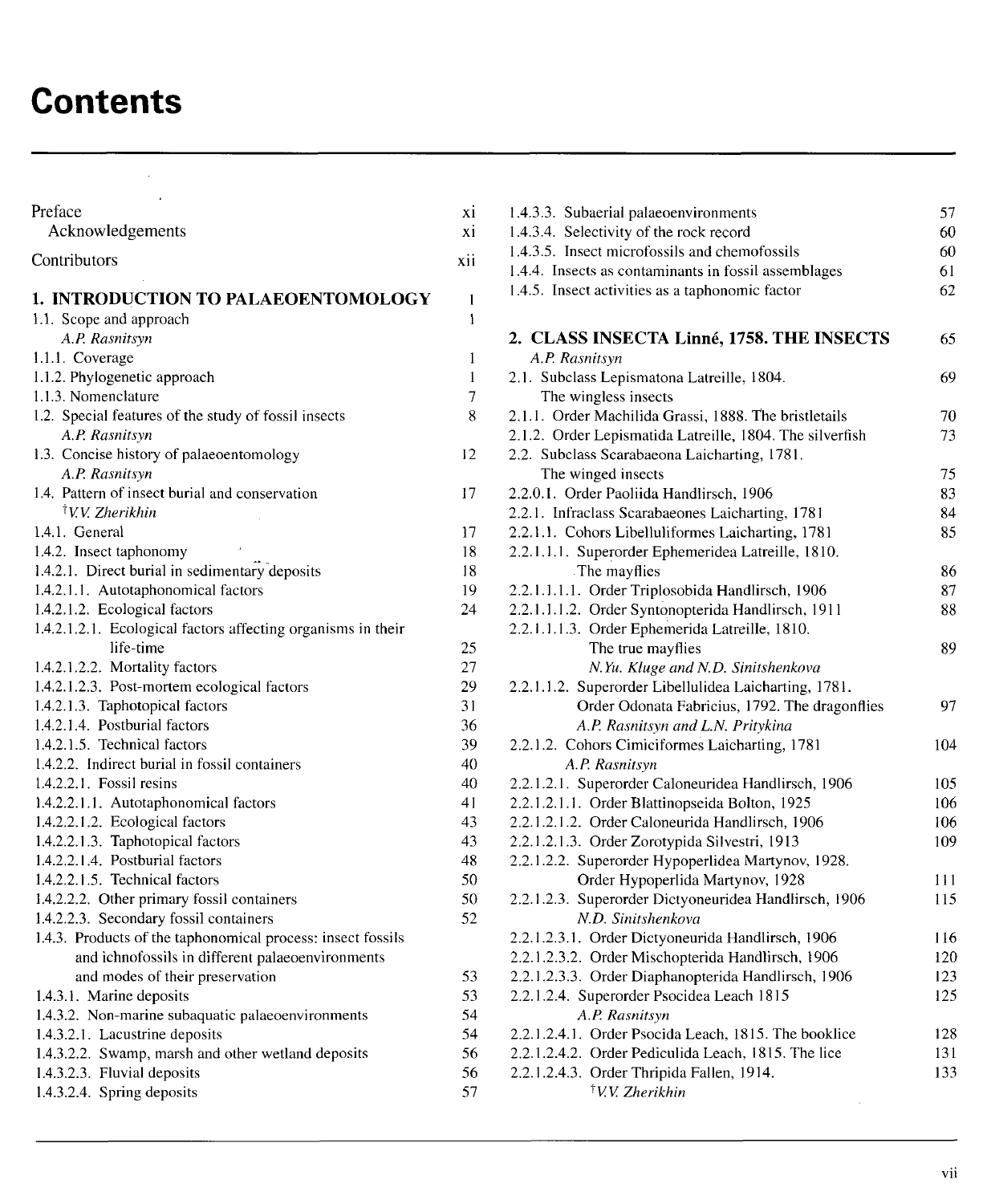#### CONTENTS

| 2.2.1.2.5. Superorder Cimicidea Laicharting, 1781          |     |
|------------------------------------------------------------|-----|
| Order Hemiptera Linné, 1758. The bugs,                     |     |
| cicadas, plantlice, scale insects, etc.                    | 143 |
| D.E. Shcherbakov and Yu.A. Popov                           |     |
| 2.2.1.3. Cohors Scarabaeiformes Laicharting, 1781          |     |
| The holometabolans                                         | 157 |
| A.P. Rasnitsyn                                             |     |
| 2.2.1.3.0.1. Order Stylopida Stephens, 1829                | 159 |
| 2.2.1.3.1. Superorder Palaeomanteidea Handlirsch, 1906.    |     |
| Order Palaeomanteida Handlirsch, 1906                      | 161 |
| 2.2.1.3.2. Superorder Scarabaeidea Laicharting, 1781.      |     |
| Order Coleoptera Linné, 1758. The beetles                  | 164 |
| A.G. Ponomarenko                                           |     |
| 2.2.1.3.3. Superorder Myrmeleontidea Latreille, 1802       | 176 |
| A.G. Ponomarenko                                           |     |
| 2.2.1.3.3.1. Order Raphidiida Latreille, 1810              | 177 |
|                                                            |     |
| 2.2.1.3.3.2. Order Corydalida Leach, 1815                  | 180 |
| 2.2.1.3.3.3. Order Neuroptera Linné, 1758                  | 183 |
| 2.2.1.3.3.4. Order Jurinida M. Zalessky, 1928              | 189 |
| A.P. Rasnitsyn                                             |     |
| 2.2.1.3.4. Superorder Papilionidea Laicharting, 1781       | 192 |
| A.P. Rasnitsyn                                             |     |
| 2.2.1.3.4.1. Order Panorpida Latreille, 1802.              |     |
| The scorpionflies                                          | 194 |
| V.G. Novokshonov                                           |     |
| 2.2.1.3.4.2. Order Trichoptera Kirby, 1813.                |     |
| The caddisflies                                            | 199 |
| V.D. Ivanov and I.D. Sukatsheva                            |     |
| 2.2.1.3.4.3. Order Lepidoptera Linné, 1758.                |     |
| The butterflies and moths                                  | 220 |
| M.V. Kozlov, V.D. Ivanov and A.P. Rasnitsyn                |     |
| 2.2.1.3.4.4. Order Diptera Linné, 1758. The true flies     | 227 |
| V.A. Blagoderov, E.D. Lukashevich                          |     |
| and M.B. Mostovski                                         |     |
| 2.2.1.3.4.5. Order Pulicida Billbergh, 1820.               |     |
| The fleas                                                  | 240 |
| A.P. Rasnitsyn                                             |     |
| 2.2.1.3.5. Superorder Vespidea Laicharting, 1781.          |     |
| Order Hymenoptera Linné, 1758                              | 242 |
|                                                            |     |
| A.P. Rasnitsyn                                             |     |
| 2.2.2. Infraclass Gryllones Laicharting, 1781.             |     |
| The grylloneans                                            | 254 |
| A.P. Rasnitsyn                                             |     |
| 2.2.2.0.1. Order Eoblattida Handlirsch, 1906               | 256 |
| 2.2.2.1. Superorder Blattidea Latreille, 1810              | 260 |
| 2.2.2.1.1. Order Blattida Latreille, 1810. The cockroaches | 263 |
| Peter Vršanský, V.N. Vishniakova and A.P. Rasnitsyn        |     |
| 2.2.2.1.2. Order Termitida Latreille, 1802. The termites   | 270 |
| N.V. Belaveva                                              |     |
| 2.2.2.1.3. Order Mantida Latreille, 1802. The mantises     | 273 |
| <sup>†</sup> V.V. Zherikhin                                |     |
| 2.2.2.2. Superorder Perlidea Latreille, 1802               | 276 |
| A.P. Rasnitsyn                                             |     |
| 2.2.2.2.1. Order Grylloblattida Walker, 1914               | 278 |
| S.Yu. Storozhenko                                          |     |
| 2.2.2.2.2. Order Perlida Latreille, 1810. The stoneflies   | 281 |
| N.D. Sinitshenkova                                         |     |
| 2.2.2.2.3. Order Forficulida Latreille, 1810.              |     |
| The earwigs and protelytropterans                          | 288 |
| D.E. Shcherbakov                                           |     |
|                                                            |     |

ŀ,

| 2.2.2.2.4. Order Embiida Burmeister, 1835.                                                           |     |
|------------------------------------------------------------------------------------------------------|-----|
| The webspinners                                                                                      | 291 |
| A.P. Rasnitsyn                                                                                       |     |
| 2.2.2.3. Superorder Gryllidea Laicharting, 1781                                                      | 293 |
| A.V. Gorochov and A.P. Rasnitsyn                                                                     |     |
| 2.2.2.3.1. Order Orthoptera Olivier, 1789. The orthopterans                                          | 294 |
| 2.2.2.3.2. Order Phasmatida Leach, 1915. The stick insects                                           | 301 |
| 2.2.2.3.3. Order Mesotitanida Tillyard, 1925                                                         | 302 |
| 2.3. Insect trace fossils                                                                            | 303 |
| <sup>†</sup> V.V. Zherikhin                                                                          |     |
| 2.3.1. Introductory remarks                                                                          | 303 |
| 2.3.2. Locomotion and resting traces                                                                 | 307 |
| 2.3.3. Shelters and burrows                                                                          | 308 |
| 2.3.4. Oviposition traces                                                                            | 316 |
| 2.3.5. Feeding traces                                                                                | 318 |
| 2.3.6. Coprolites                                                                                    | 324 |
|                                                                                                      |     |
|                                                                                                      |     |
| <b>3. GENERAL FEATURES OF INSECT HISTORY</b>                                                         | 325 |
| 3.1. Dynamics of insect taxonomic diversity                                                          | 325 |
| V.Yu. Dmitriev and A.G. Ponomarenko                                                                  |     |
| 3.2. Ecological history of terrestrial insects                                                       | 331 |
| <sup>†</sup> V.V. Zherikhin                                                                          |     |
| 3.2.1. Introduction                                                                                  | 331 |
| 3.2.2. Palaeozoic                                                                                    | 332 |
| 3.2.2.1. Environments of insect origin and early evolution                                           | 332 |
| 3.2.2.2. Middle carboniferous to permian                                                             | 335 |
| 3.2.2.2.1. General features of palaeozoic insects                                                    | 335 |
| 3.2.2.2.2. Herbivores                                                                                | 338 |
| 3.2.2.2.3. Detritivores and fungivores                                                               | 343 |
| 3.2.2.2.4. Predators                                                                                 | 345 |
| 3.2.2.2.5. Some ecosystem-level phenomena                                                            | 347 |
| 3.2.2.3. The palaeozoic/mesozoic transition                                                          | 348 |
| 3.2.3. Mesozoic                                                                                      | 351 |
| 3.2.3.1. Triassic - early cretaceous                                                                 | 351 |
| 3.2.3.1.1. General features of mesozoic insects                                                      |     |
| (before mid-cretaceous)                                                                              | 351 |
| 3.2.3.1.2. Herbivores                                                                                | 352 |
| 3.2.3.1.2.1. Anthophily and the evolution of entomophily                                             | 353 |
| 3.2.3.1.2.2. Other forms of herbivory                                                                | 358 |
|                                                                                                      |     |
| 3.2.3.1.3. Detriti- and fungivores                                                                   | 363 |
| 3.2.3.1.4. Predators and parasites                                                                   | 365 |
| 3.2.3.1.5. Origin of sociality                                                                       | 367 |
| 3.2.3.1.6. Some ecosystem-level phenomena<br>3.2.3.2. The late cretaceous and the mesozoic/cainozoic | 367 |
| transition                                                                                           | 367 |
|                                                                                                      |     |
| 3.2.3.2.1. General features of late cretaceous insects                                               | 367 |
| 3.2.3.2.2. Herbivores                                                                                | 369 |
| 3.2.3.2.3. Detriti- and fungivores                                                                   | 371 |
| 3.2.3.2.4. Predators and parasites                                                                   | 372 |
| 3.2.3.2.5. Pattern and models of the mid-cretaceous events                                           | 373 |
| 3.2.4. Cainozoic                                                                                     | 374 |
| 3.2.4.1. General features of cainozoic insects                                                       | 374 |
| 3.2.4.2. Herbivores                                                                                  | 376 |
| 3.2.4.3. Detriti- and fungivores                                                                     | 382 |
| 3.2.4.4. Predators and parasites                                                                     | 384 |
| 3.2.4.5. Insect sociality and some ecosystem                                                         |     |
| level phenomena                                                                                      | 385 |
| 3.2.4.6. Origin of principal types of modern terrestrial                                             |     |
| ecosystems                                                                                           | 386 |